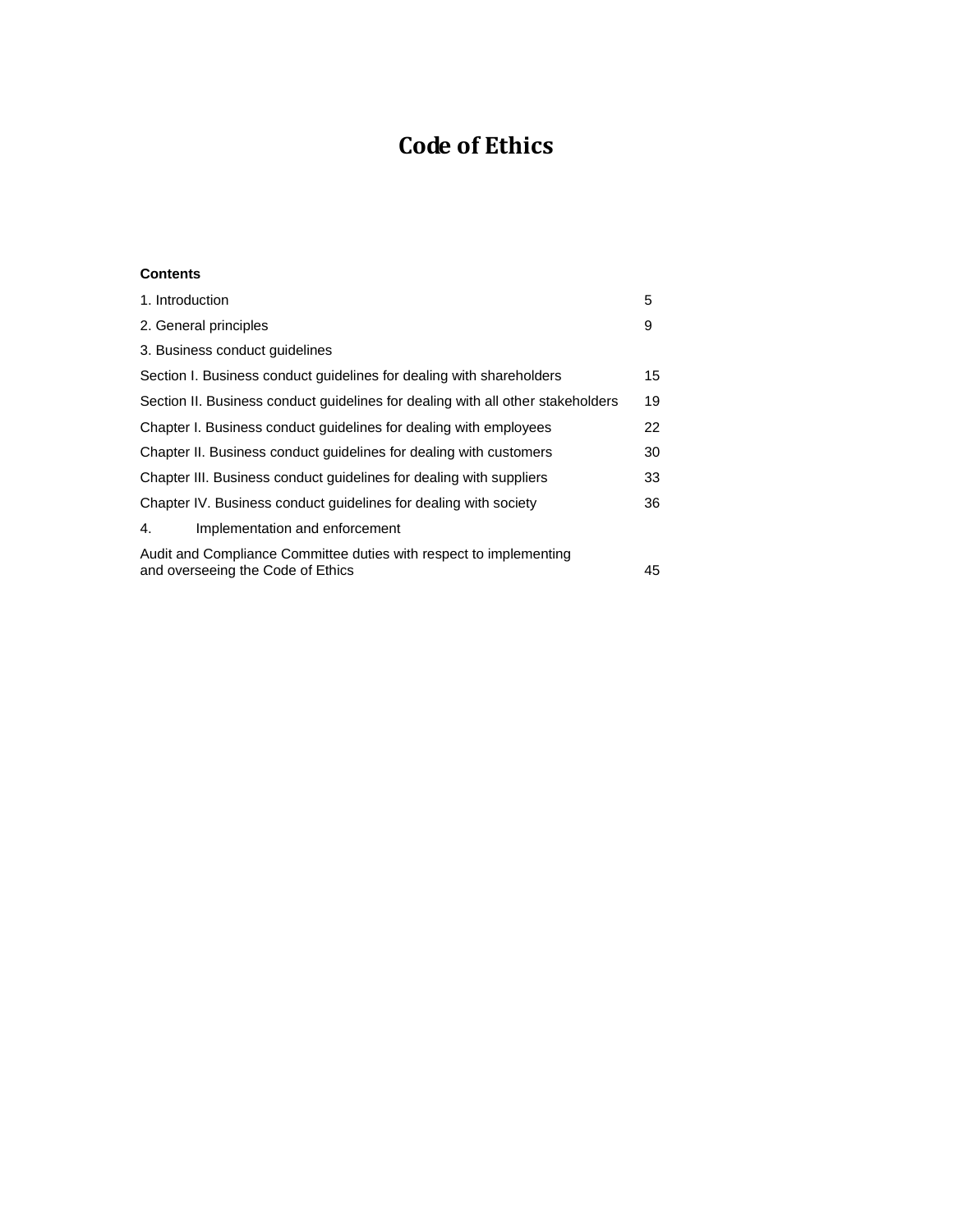# **CODE OF ETHICS**

# **1. Introduction**

This Code itemises the ethical business commitments and duties to which the professionals at Endesa, S.A. and its subsidiaries<sup>1</sup>, be they directors or staff at these companies and no matter their position, are bound in the course of managing the businesses and their corporate activities.

Endesa's mission is to generate and distribute value in the international energy market by delivering what its customers need, generating shareholder returns, contributing to raising the competitiveness of its operating markets and meeting the expectations of everyone working for the company.

Endesa is beholden to its communities, protecting the environment and ensuring personal safety, all with a view to ensuring a better world for future generations.

Endesa aspires to erect and preserve relationships built on trust in the areas in which it has business interests, i.e., with the categories of individuals, groups or institutions whose contribution is necessary to enabling Endesa to achieve its mission or which have any stake whatsoever in this mission or in Endesa's ability to attain its objectives.

Stakeholders encompass all parties that make investments that are entwined with Endesa's business activities, firstly its shareholders, and latterly, its professionals, customers, suppliers and partners. In the broader sense, stakeholders similarly encompass all individuals and groups, including the organisations and institutions that they represent, whose interests are influenced directly or indirectly by the activities of Endesa: this broader definition brings the local and national communities where Endesa has business operations, environmental associations, the generations to come, etc. into the stakeholder fold.

Unethical behaviour compromises the relationship of trust between Endesa and its stakeholders. Conduct by any party, be it an individual or organisation, designed to appropriate the benefits of the contributions of others for themselves, taking advantage of positions of power, is deemed unethical and fosters hostilities in relation to the company. A good corporate reputation is an essential intangible asset.

A healthy reputation in dealings with third parties nurtures and boosts shareholder investing, customer loyalty, the ability to attract the best talent, supplier trust and credibility *vis-à-vis* creditors. In internal relations, a good reputation contributes to conflict-free decision making and execution, while facilitating a working environment free of red tape and excessive use of authority.

Since the Code of Ethics outlines Endesa's obligations *vis-à-vis* all stakeholders (fiduciary duties), adherence to it is used as a benchmark for assessing Endesa's reputation. Against this backdrop, the Code of Ethics comprises:

 The general principles governing relations with stakeholders that define Endesa's benchmark business principles in an abstract manner

 The standards of conduct for dealing with all stakeholders, enshrining the specific guidelines and rules which Endesa's professionals must adhere to in order to uphold the general principles and avoid unethical behaviour

 Implementation mechanisms which describe the system for monitoring and enforcing compliance with the Code of Ethics as well as facilitating ongoing improvement

This Code, framed by a cooperative spirit, is intended to generate mutually beneficial advantages for the stakeholders, respecting each party's role at all times. Endesa therefore requires that all its stakeholders engage with it so as to uphold principles and rules inspired by an equivalent notion of ethical business conduct.

The principles and provisions of this Code of Ethics are applicable to the members of the Board of Directors, the Audit and Compliance Committee and other governing bodies of Endesa S.A. and its Group companies, as well as these entities' executives, employees and any other professionals related to the Group via contractual relationships of any class, including those working for or with them on an occasional or temporary basis.

Further, Endesa requires that all affiliated companies and investees and its main suppliers and partners conduct themselves in a manner consistent with the general principles set out in this Code.

The Code of Ethics is valid in Spain and abroad, albeit at all times respecting the cultural, social and economic differences across the various countries in which Endesa operates.

 $<sup>1</sup>$  Hereinafter, "Endesa" shall refer to Endesa, S.A. and all its direct and indirect subsidiaries.</sup>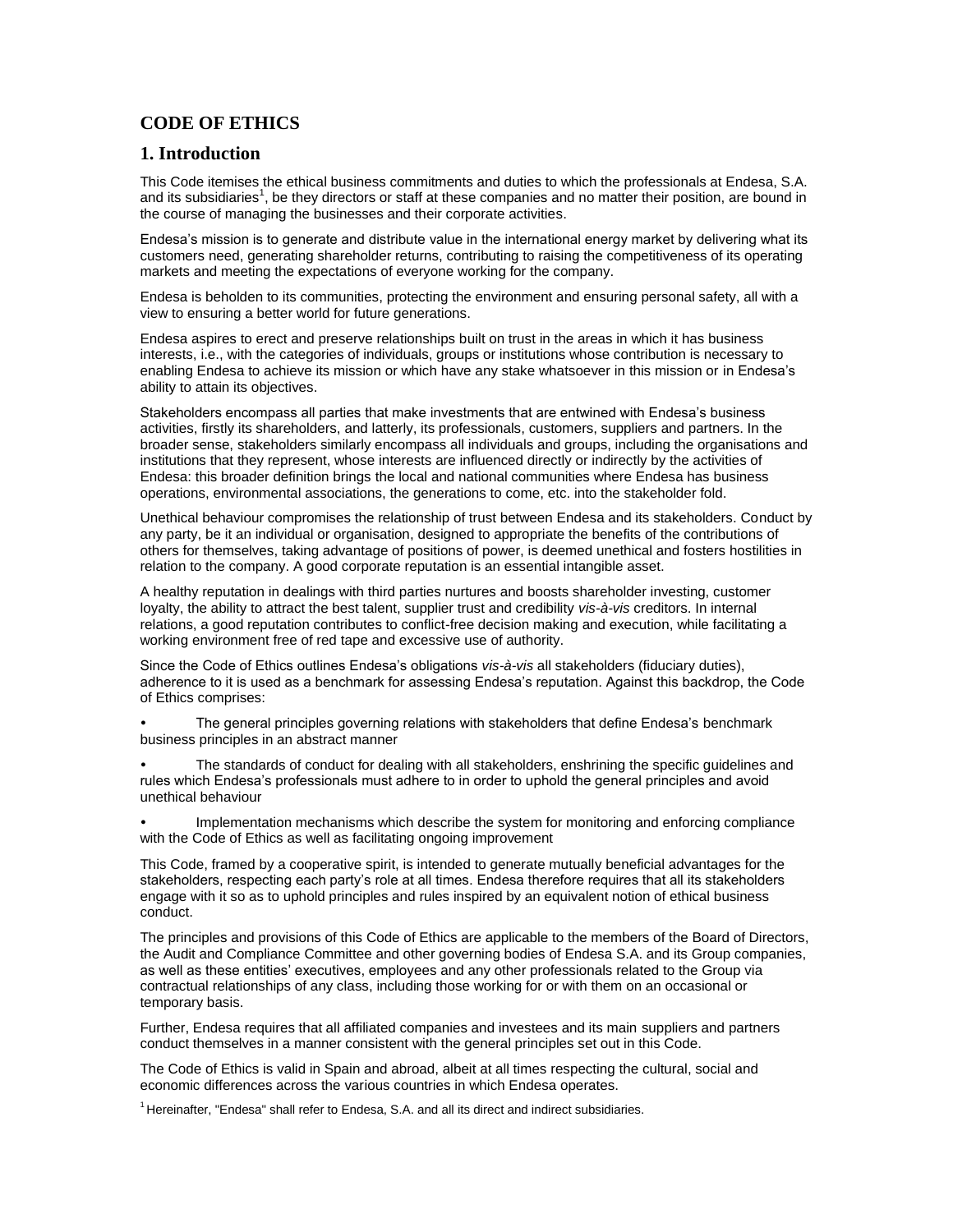# **2. General principles**

# **2.1 Impartiality**

In decisions that influence its stakeholder relationships (e.g., selecting clients for service supply, shareholder dealings, HR management, work allocation, supplier and partner selection and management, interactions with neighbouring communities and the institutions representing them), Endesa avoids all manner of discrimination by virtue of the age, gender, sexual orientation, health, nationality, political leanings or religious convictions of its counterparties.

# **2.2 Honesty**

In the performance of their professional duties, Endesa's professionals must duly respect prevailing law, the Code of Ethics and in-house rules. Under no circumstances may the interests of Endesa be used to justify dishonest behaviour.

# **2.3 Appropriate conduct in the event of conflicts of interest**

All efforts must be made in the pursuit of any goal to avoid situations in which the parties implicated in a transaction are or appear to be conflicted. A conflict of interests is understood as a situation in which a professional has interests that diverge from the company's mission and the balance of interests of the implicated parties, situations in which a professional uses the companies' business opportunities for personal gain and situations in which the parties representing customers, suppliers or public authorities act against the fiduciary duties implied by their positions in dealing with Endesa.

# **2.4 Confidentiality**

Endesa pledges that the information in its possession will be kept confidential and refrains from seeking out inside information unless so doing is expressly authorised and also provided for in prevailing legislation. Moreover, use by Endesa's professionals of inside information for non job-related purposes, such as insider trading or market manipulation, is not tolerated.

# **2.5 Shareholder relations**

Existing and prospective shareholders are not simply a source of financing but parties with a variety of moral opinions and predilections. As a result, shareholders need all available information of significance to guide them in their investment decision-making and social deliberations. Endesa seeks to create an environment that is propitious to facilitating broad and well-informed shareholder participation in the decisions falling within their remit, promising that all shareholders will receive the same information. It also defends the interests of Endesa and its shareholders as a whole against initiatives that are not guided by the principles of transparency and ethical conduct.

#### **2.6 Protection of shareholders' investments**

Endesa works towards financial targets that safeguard and increase the company's value so as to adequately reward its shareholders for the risks they assume by investing their capital.

# **2.7 Value of human capital**

Endesa's professionals are essential to the company's success. For this reason, Endesa nurtures and fosters the value of its human capital with a view to enhancing and increasing each professional's skill sets and competitive standing.

#### **2.8 Management fairness**

In the arrangement and management of contractual relationships that imply official hierarchical structures, especially in relation to employees, Endesa pledges to ensure that authority is used fairly and properly and is never abused.

Specifically, Endesa ensures that authority does not translate into the exercise of power so as to undermine employee dignity or autonomy and promises that work allocation decisions will protect the value of its employees.

# **2.9 Integrity**

Endesa guarantees the physical and moral integrity of its employees, working conditions that respect individual dignity, rules of conduct inspired by good manners and safe and healthy workplace environments. Further, it acts so that episodes of harassment or bullying do not occur in the workplace.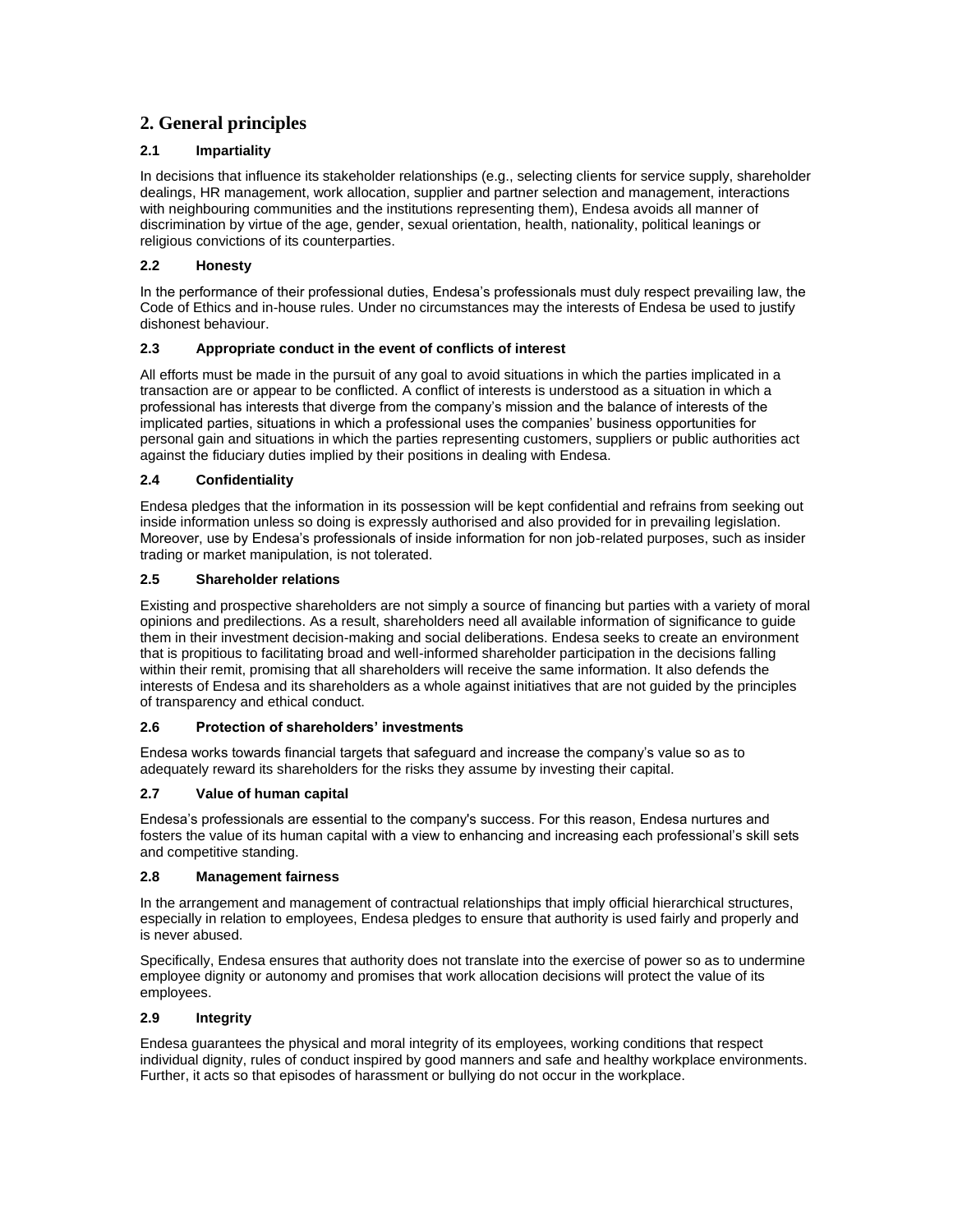The company will not tolerate solicitations or threats intended to incite people to break the law or violate the Code of Ethics or to behave in a manner that contradicts their moral or personal convictions.

# **2.10 Information transparency and integrity**

Endesa's professionals must provide complete, transparent, comprehensible and accurate information such that when entering a relationship with the company the implicated parties can take independent decisions that are informed with respect to the interests at stake, the alternatives and the relevant ramifications. Specifically, when it comes to arranging potential contracts, Endesa takes special care to inform the counterparty, in a clear and comprehensible manner, of the conduct required of him or her in all foreseeable circumstances.

# **2.11 Diligence and precision in executing tasks and fulfilling contracts**

Work contracts and assignments must be undertaken in keeping with the terms willingly agreed between the parties. Endesa undertakes not to take advantage of possible ignorance, lack of knowledge or inability on the part of the counterparty.

# **2.12 Propriety and fairness in managing and possibly renegotiating contracts**

Endesa shall endeavour to prevent situations whereby someone acting in the name or on behalf of Endesa could attempt to take advantage of potential contractual loopholes or unforeseen developments to renegotiate a contract with a view to taking advantage of a possible weak bargaining position as a consequence of a situation of dependence or otherwise on the part of the counterparty.

# **2.13 Supply and product quality**

Endesa aims to please its customers by satisfying their needs and upholding their interests, taking into consideration suggestions designed to enhance the quality of its products and services. To this end, Endesa directs its research, development and marketing activities to the attainment of high standards of service and product quality.

# **2.14 Fair competition**

Endesa aims to uphold the principle of fair competition by abstaining from collusive or predatory behaviour and from abusing its position of power.

# **2.15 Social responsibility**

Endesa is aware of the impact, albeit indirect, that its business activities can have on the living conditions, economic and social development and general well-being of society at large, as well as the importance of generating social goodwill in its operating markets.

To this end, Endesa aims to make environmentally sustainable investments, respecting its local and national communities and supporting social welfare and cultural initiatives in order to enhance its reputation and social goodwill.

#### **2.16 Environmental protection**

The environment is a primary good that Endesa pledges to protect; for this purpose, it calibrates its business activities with a view to striking a balance between financial imperatives and essential environmental requirements, considering unwaveringly the rights of the generations to come.

Endesa undertakes, therefore, to reduce its environmental footprint and the impact of its business activities on the landscape and to prevent risks for the population and the environment not only by upholding prevailing regulations but also factoring in the progress being made on the scientific research front and best practice in the environmental protection field.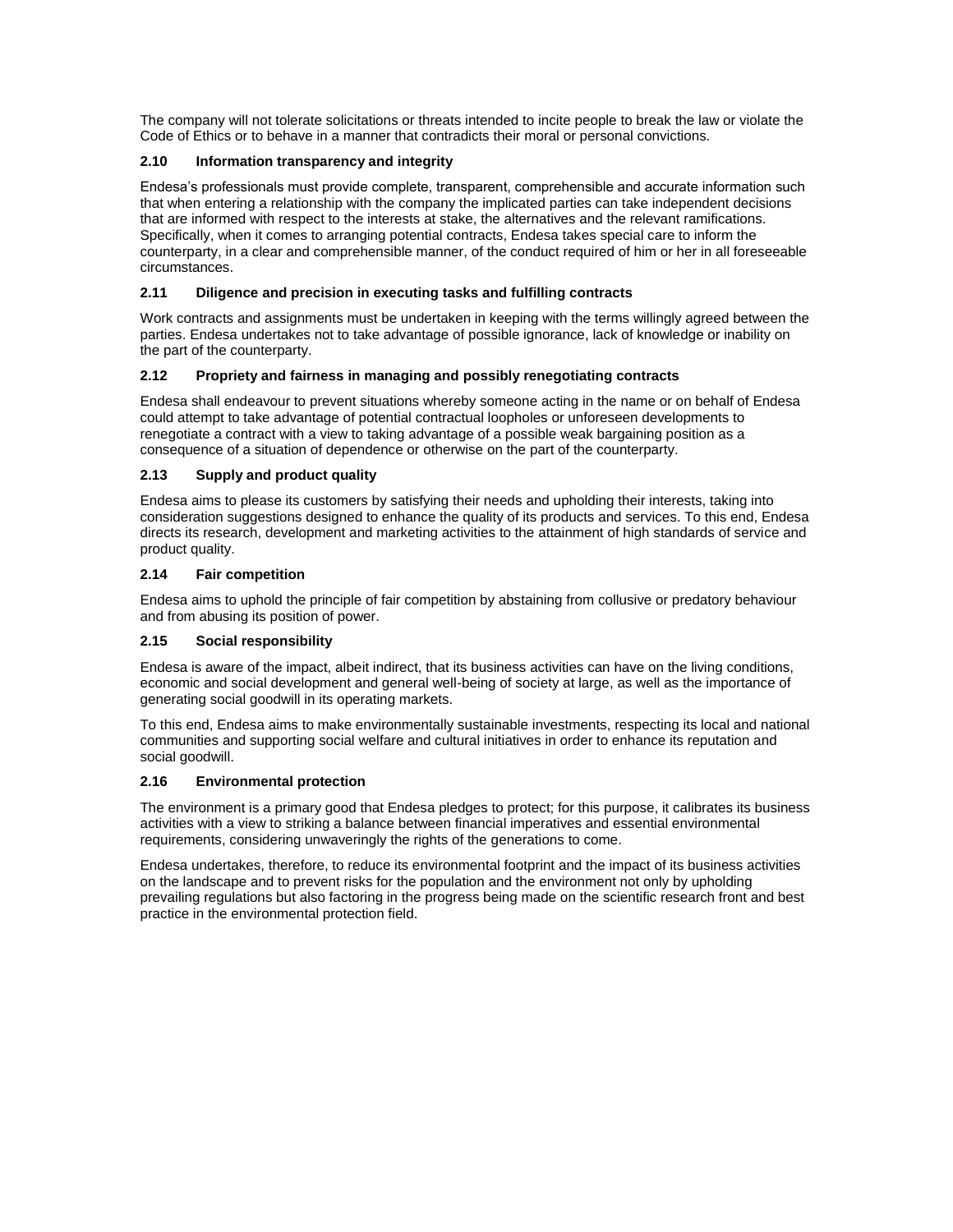# **3. Business conduct guidelines**

# **Section I.**

#### **Business conduct guidelines for dealing with shareholders**

# **3.1 Corporate governance**

Endesa has adopted a corporate governance system inspired by the highest standards of transparency and propriety in business management. This corporate governance system complies with all applicable legislation, the standards required by the CNMV (Spanish securities market regulator), including the Unified Code of Good Governance approved in 2006, and best international practice.

As well as constituting an essential tool for guaranteeing effective management and due oversight of its business activities, the corporate governance system adopted by Endesa is intended to:

- Create value for shareholders
- Boost customer service standards
- Keep business risks in check
- Enhance transparency *vis-à-vis* the market
- Reconcile the interests of all members of its shareholder ranks, especially minority shareholders

| Promote awareness of the ramifications of Endesa's business activities and the attendant need to |
|--------------------------------------------------------------------------------------------------|
| devote due consideration to all vested interests in pursuit of such activities                   |

The governance bodies tasked with pursuing these objectives are primarily the General Shareholders' Meeting, the Board of Directors and its expert and advisory committees, the Chairman, Chief Executive Officer and Audit and Compliance Committee of Endesa S.A.

In the internal control arena, Endesa has adopted a system specifically designed to: (i) check that the various business processes are adequate in terms of efficiency and effectiveness, including cost effectiveness; (ii) guarantee the reliability and accuracy of the accounting records; (iii) safeguard the company's assets; and (iv) ensure that its business operations comply with the internal and external standards and business guidelines in place to guarantee solid and effective management.

The process by which Endesa S.A. engages its auditor to audit its individual and consolidated annual financial statements is fully transparent and compliant with prevailing regulations.

Any mandate from Endesa to its auditor or parties related thereto to perform work other than the audit should be considered an exceptional development permitted only under patently warranted circumstances (from a legal, financial or service quality standpoint) and limited exclusively to services that the auditor or its related parties are legally permitted to provide.

In order to guarantee the independence of its audit firm and the transparency and propriety of the audit process, the regimes for engaging the auditor or its related parties to provide additional services are governed by specific protocols.

In order to ensure transparency and propriety in substance and in form with respect to related party transactions, Endesa plans to approve a set of rules, which will be duly disclosed to the market, outlining the procedures for approving and executing this class of transactions.

These rules will similarly establish a system of notifications and certifications designed to identify on a timely basis, and at any rate before the transactions are consumed, the related party transactions involving Endesa S.A.'s appointed directors and auditor and the executives entrusted with business strategy duties (or parties related thereto).

#### **3.2 Market information**

Endesa acts in a wholly transparent manner, enforcing dedicated procedures for ensuring the accuracy of its corporate disclosures (financial statements, quarterly earnings releases, prospectuses, etc.) and preventing corporate crime (inaccurate or misleading corporate disclosures or impeding the work of the regulatory authorities, etc.) and market abuse (insider trading and market manipulation).

In addition, Endesa discloses all the information needed to enable investors to take their decisions based on familiarity with and understanding of its business strategies and management performance so as to pave the way for the forecast returns on investment.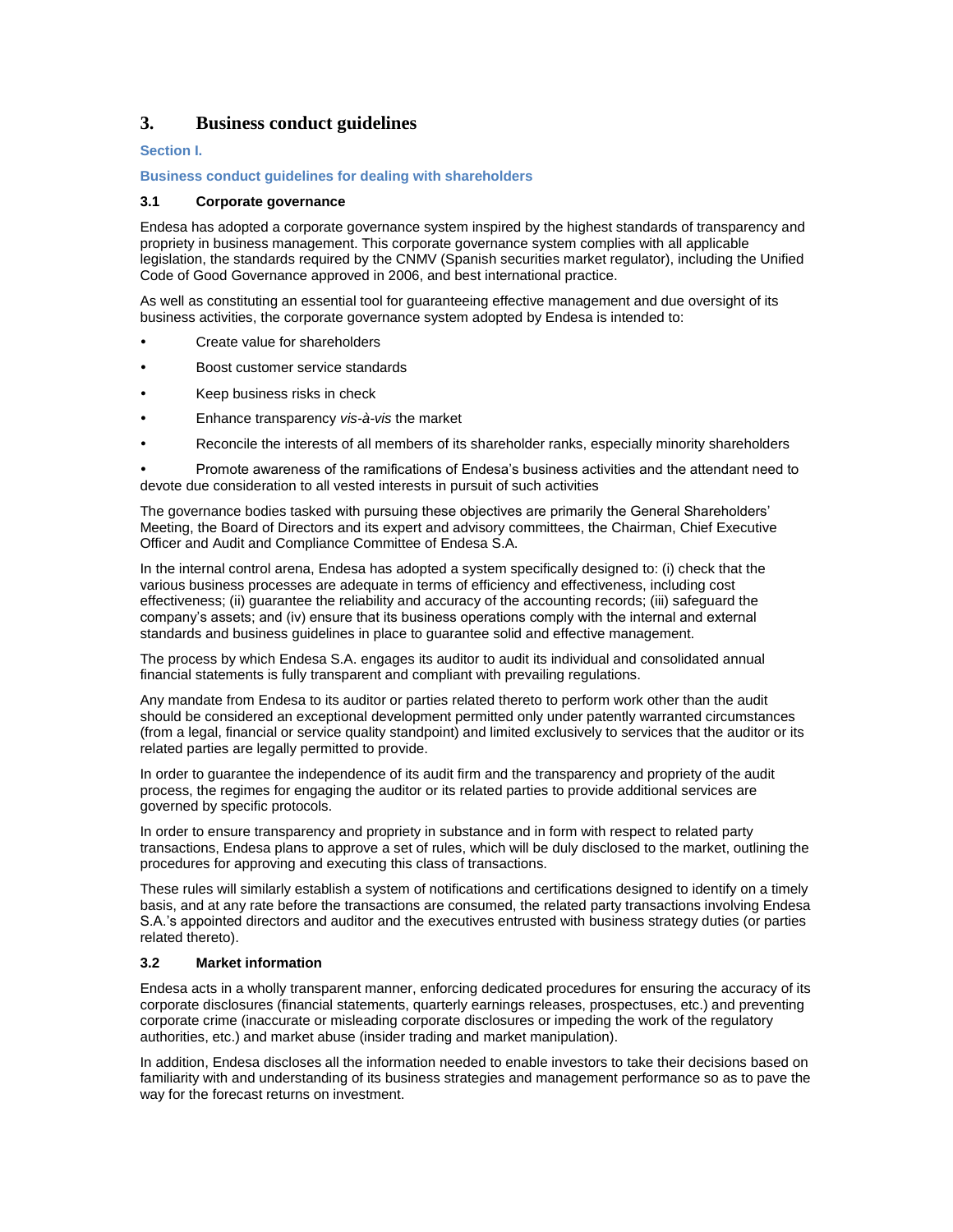All of Endesa's financial communications are characterised by not only upholding the various regulatory provisions but also by their use of plain and simple language, for being exhaustive and timely and for treating all investors equally.

Endesa believes it is in its own best interests to maintain an open communications channel with its shareholders as a whole and with its institutional investors in particular based on mutual understanding of the respective roles. In relation to the institutional investor and financial analyst communities, Endesa undertakes to provide suitable information through specific presentations and regular meetings with investors. Specifically as regards its minority investors, Endesa promises to guarantee:

 Equal access to informative documents by publishing all the documents targeted at institutional investors on its website

- Providing such information at the same time as it is provided to institutional investors
- Dynamic tools for contacting the company through the website

#### **3.3 Inside information protection**

Endesa has in place specific rules for managing and handling confidential information containing specific references to inside information. These rules contain the protocols for the third-party disclosure of Endesarelated information and documents.

Endesa's officers, staff and other professional collaborators are obliged to refrain from conduct that could give rise to abuse of confidential information or market manipulation by insiders or third parties. In order to ensure the utmost transparency in this respect, it plans to adopt procedures for handling confidential information that conform with prevailing legislation and best practice worldwide.

Endesa's annual report discloses the number of Endesa shares bought and sold by the members of the Board of Directors of Endesa S.A. and the officers tasked with the company's strategic management, as well as the number of shares these parties hold at year-end.

Endesa has established a register (which it updates regularly) itemising the natural and legal persons with access to inside information as a result of their professional activities or the duties undertaken on behalf of Endesa. The purpose of this register is to raise awareness among the parties listed therein of the importance and sensitivity of the inside information to which they have access, facilitating by the same token oversight by the regulatory authorities of compliance with the rules in force to safeguard market integrity.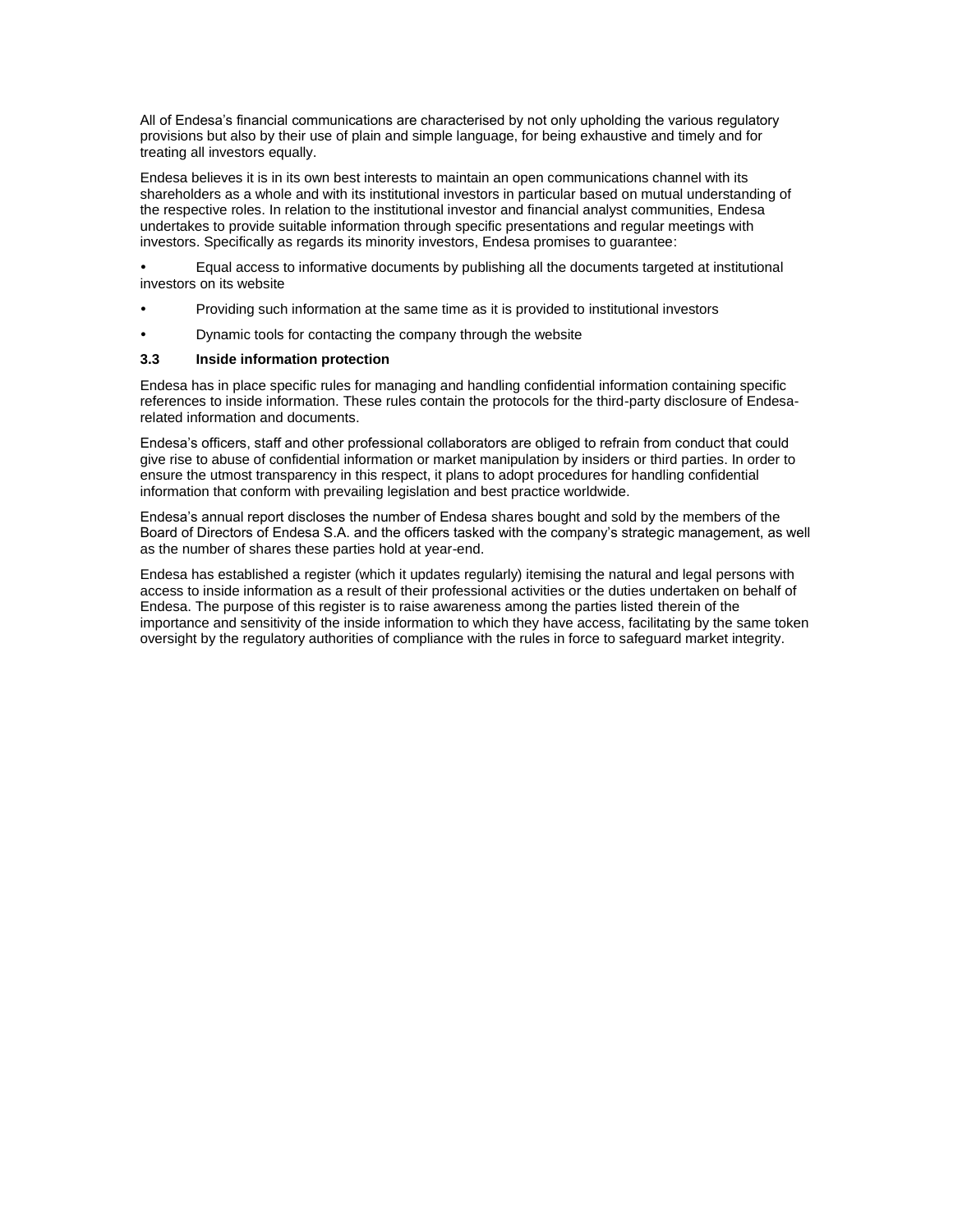# **Section II.**

# **Business conduct guidelines for dealing with all other stakeholders**

# **3.4 Information handling**

Endesa handles its stakeholders' information respecting their confidentiality and privacy requirements in full. To this end, Endesa applies and continually updates specific procedures for protecting information. Specifically, Endesa:

 Has established an organisational structure for handling information in order to guarantee due separation of powers and duties

 Classifies information as a function of hierarchical criticality, adopting safeguards appropriate to each level

Requires third parties with access to information to sign confidentiality agreements

# **3.5 Gifts, presents and favours**

It is forbidden to extend any form of gift that may be interpreted as a gesture that exceeds standard business practice or common courtesy or is in any way designed to bring about preferential treatment in the pursuit of any activity that may be linked to Endesa. More specifically, it is forbidden to extend gifts to Spanish or foreign civil servants, auditors, directors of Endesa S.A. or its subsidiaries or any of their relatives that may influence the independence of their judgement or induce them to guarantee any manner of favour.

This rule may not even be overruled in countries in which gift-giving to business partners is common practice and applies to presents promised or offered as well as to those already received. Note that gifts are deemed to encompass any manner of favour (free participation in seminars, promises of a job offer, etc.). In any event, Endesa refrains from all practices disallowed under applicable legislation or ill-advised by the prevailing business or ethical codes, to the extent it is aware thereof, of the companies or entities with which it has dealings.

The gifts given by Endesa are notably designed to raise the profile of Endesa's brand image. All gift-giving, with the exception of those of negligible value, must be handled and authorised pursuant to the applicable protocols and duly documented. Any Endesa professionals that receive unauthorised gifts or favours should notify the Audit Department of Endesa S.A. which will assess whether or not they are appropriate.

#### **3.6 Third-party communication**

Endesa's communication in the areas in which it does business (including through the media) is characterised by respect for the right to information; false or misleading statements or news releases are not tolerated under any circumstances. All communication activities respect applicable laws, rules and standards of professional conduct and are intended to be clear, transparent and timely, paying special attention to the safe-keeping of price-sensitive information and trade secrets.

Endesa avoids any form of pressure or preferential treatment by the media. All press releases can be downloaded from the corporate website (www.endesa.com), thereby maximising access. Endesa's institutional portal also allows users to activate online services, and contains a series of dedicated tabs designed to provide deeper information on issues related to the core business (the environment, ecology, science and the geo-economics of energy resources, etc.) and to facilitate idea interchange and online debate.

To ensure that information remains complete and coherent, Endesa may only interact with the media when coordinated with the pertinent in-house communications departments.

Endesa participates in conferences, seminars and round table forums and sponsors the publication of business-related papers of a technical, scientific, social or economic nature in keeping with the following rules of conduct:

- The participation of a limited number of Endesa professionals at each seminar
- The Communications Department of Endesa S.A. is notified before the event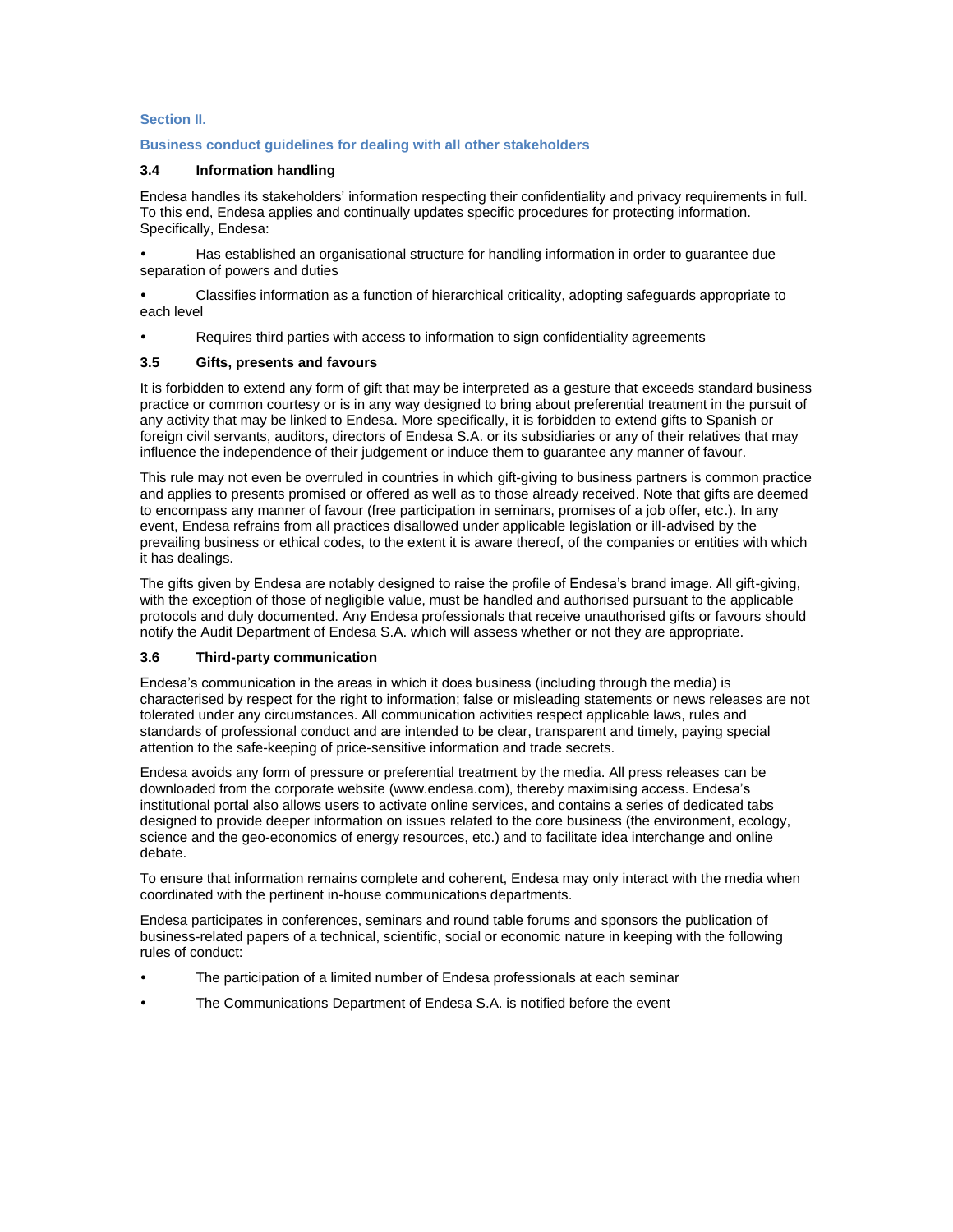#### **Chapter I. Business conduct guidelines for dealing with employees**

# **3.7 Hiring**

Assessment of job candidates must be predicated on whether their professional profiles match the varying anticipated needs of the business, consistently applying the principal of equal opportunities for all interested parties.

Any information requested of candidates shall serve exclusively to verify aspects relating to the professional profile or psychological aptitude of the candidate, respecting his or her personal opinions and private life at all times. On the basis of the information in its possession, the Organisation and Human Resources Department shall adopt the opportune measures for preventing the use of favouritism, nepotism or other forms of cronyism in the selection and hiring phases (for example, by ensuring that the personnel recruitment officer does not have any blood ties with any of the candidates).

#### **3.8 Employment contracting**

Employees must be hired by means of a legal job contract; no manner of illegal work arrangements are tolerated. When signing an employment contract, each employee receives specific information relating to:

- The specifics of the job and associated duties
- Applicable standards and compensation as per the collective agreement
- The rules and procedures to be followed to prevent potential workplace accidents

Employees are asked to acknowledge that they have received and fully understood this information.

#### **3.9 HR management**

Endesa refrains from all forms of discrimination with respect to its own employees.

Throughout the HR management and career development process, including the hiring phase, decisions are based on the match between the positions to be filled and the candidates' profiles (e.g., in the case of a promotion or transfer) and/or merit-based considerations (e.g., performance-based bonus payments).

Promotion in terms of duties or job category is similarly based on skills and knowledge; in addition, to the extent compatible with overall workplace efficiency, Endesa promotes a flexible work structure so as to facilitate management of maternity events and childcare in general.

Job performance assessment is as all-encompassing as possible, involving the pertinent superiors, the HR Department and, wherever possible, the other peers that have had professional dealings with the evaluee.

Based on available information and within the limits imposed by data protection rules, the HR Department is tasked with preventing all forms of nepotism (e.g., by preventing superior-subordinate relationships between relatives).

Prevailing HR policies are made available to all employees through the firm's corporate communication tools (intranet, corporate web TV channel, organisational documentation and memoranda from superiors).

Superiors are charged with fully utilising and valuing the professional skills at their disposal by fostering the development and growth of all their team members (e.g., through task rotation, coaching, specific assignments designed to broaden responsibilities).

Against this backdrop, feedback from superiors with respect to their subordinates' strong and weak points becomes particularly important in enabling the latter to raise their skill profiles through dedicated training efforts.

Endesa provides all its professionals with in-house and long-distance information and learning tools, with a view to assessing their specific skills and preserving the value of its human capital.

Training resources are allocated to groups or individual professionals on the basis of their specific career development needs; further, each employee can avail of unassigned distance learning (provided via Internet, Intranet or CD) as a function of their own interests outside of working hours. The strategy is to provide institutional training in conjunction with specific career milestones (e.g., new hires are given an induction overview of the company and business) and ongoing training to operations staff.

Each employee's training records are stored in the HR databases in an attempt to monitor use of training resources and design future training initiatives.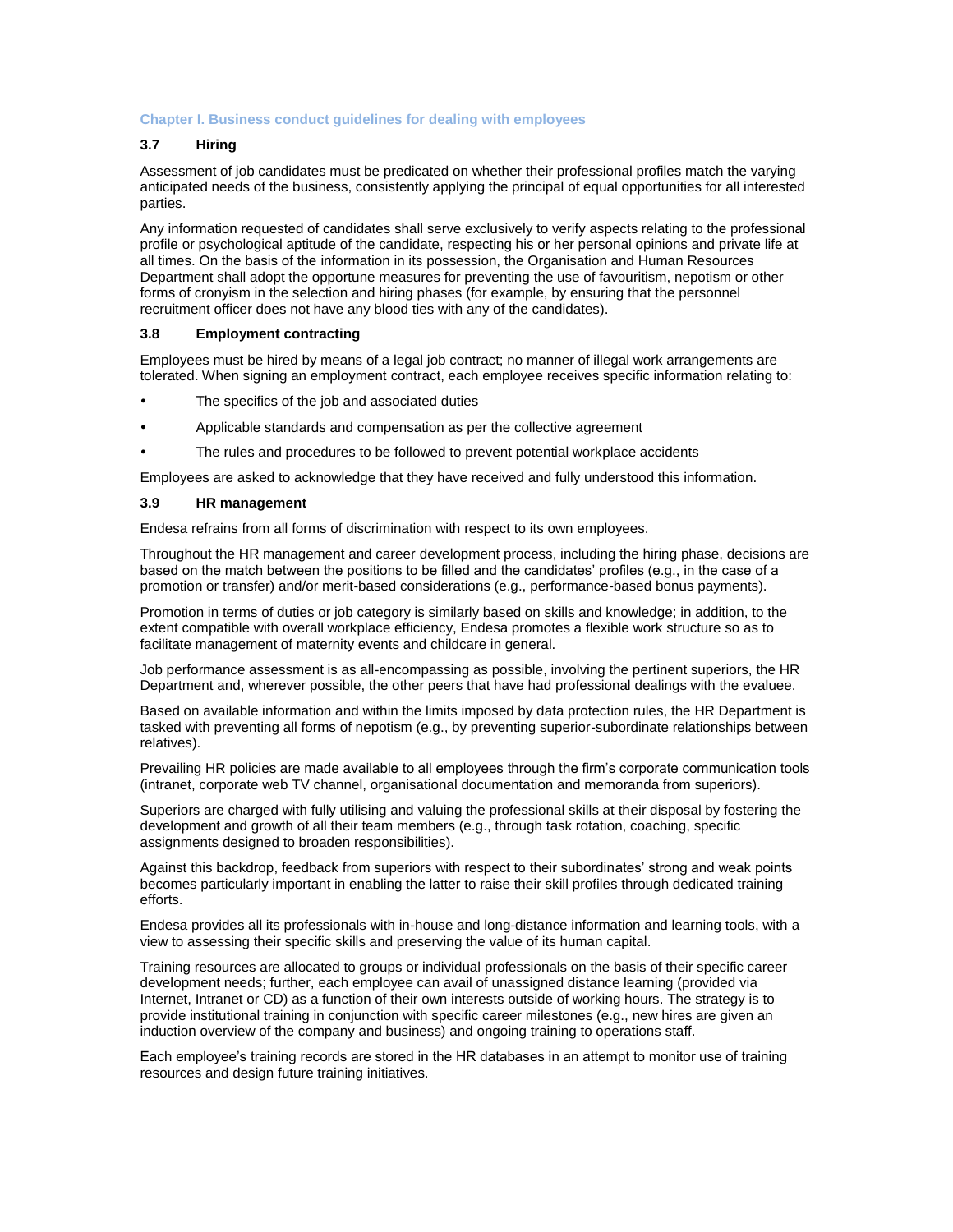Superiors are obliged to streamline their subordinates' working hours by asking for contributions in keeping with the discharge of their duties and the work allocation plans. It is considered an abuse of authority to solicit, leveraging a position of hierarchical superiority, services, personal favours or any other form of conduct that violates this Code of Ethics.

Workers should be included in planning by fostering their meaningful participation in debates and line decisions affecting the attainment of business objectives. Employees should participate showing team spirit and independence of judgement. Listening to differing points of view while always keeping the business requirements in mind will inform a superior's final decisions; in any event, employees should always contribute to execution of the established initiatives.

# **3.10 Changes in the work structure**

In the event that work activities are restructured, management should safeguard the value of its human capital by providing training and/or facilitating job transfers whenever necessary. To this end, Endesa applies the following criteria:

 Personnel restructuring costs should be distributed as evenly as possible across all professionals in keeping with the efficient and effective pursuit of the company's business activities

 In the event of new or unexpected situations, employees may be assigned different job responsibilities than formerly pursued, safeguarding their professional skills at all times

# **3.11 Health and safety**

Endesa pledges to build and disseminate a culture of workplace safety by raising awareness of the risk factors and promoting responsible behaviour on the part of all its professionals; it also works to preserve, primarily by means of preventative measures, the health and safety of its workers as well as the interests of its other stakeholders.

Endesa's goal is to protect its own human capital, assets and wealth by continually seeking out the required synergies not only within the company but also with suppliers, shareholders and customers with vested interests.

To this end, a far-reaching internal structure, which is always on the watch for trends in its surroundings and any attendant shifts in the corresponding risk factors, engages structurally and technically by:

Introducing an integrated workplace health and safety organisation and management system

 Continually assessing risk factors and the critical aspects of the processes and assets to be protected

- Adopting the best technology
- Monitoring and updating working methods
- Organising training and information sessions

Endesa additionally works to constantly streamline the business structures and processes that contribute to continuity of supply and national security in general, an area that includes participation in civil protection events.

#### **3.12 Data protection**

Employee privacy rights are protected by standards specifying the information that the company can ask its professionals to provide and the rules for handling and archiving that information.

No digging into the personal ideas, preferences or, generally, private lives of its employees is tolerated. These standards similarly forbid the communication/dissemination of personal data without the prior consent of the implicated party, except as expressly provided for by law, and establish the ways in which each employee can monitor protection of his/her data protection rights.

#### **3.13 Respect for the individual**

Endesa pledges to safeguard the moral integrity of its employees by guaranteeing their right to respectful working conditions. To this end, it protects its workers against psychological aggression and fights against all forms of conduct that discriminate or harm the individual and his/her beliefs and preferences (e.g., slander, threats, isolation, invasion of privacy or other forms of professional curtailments).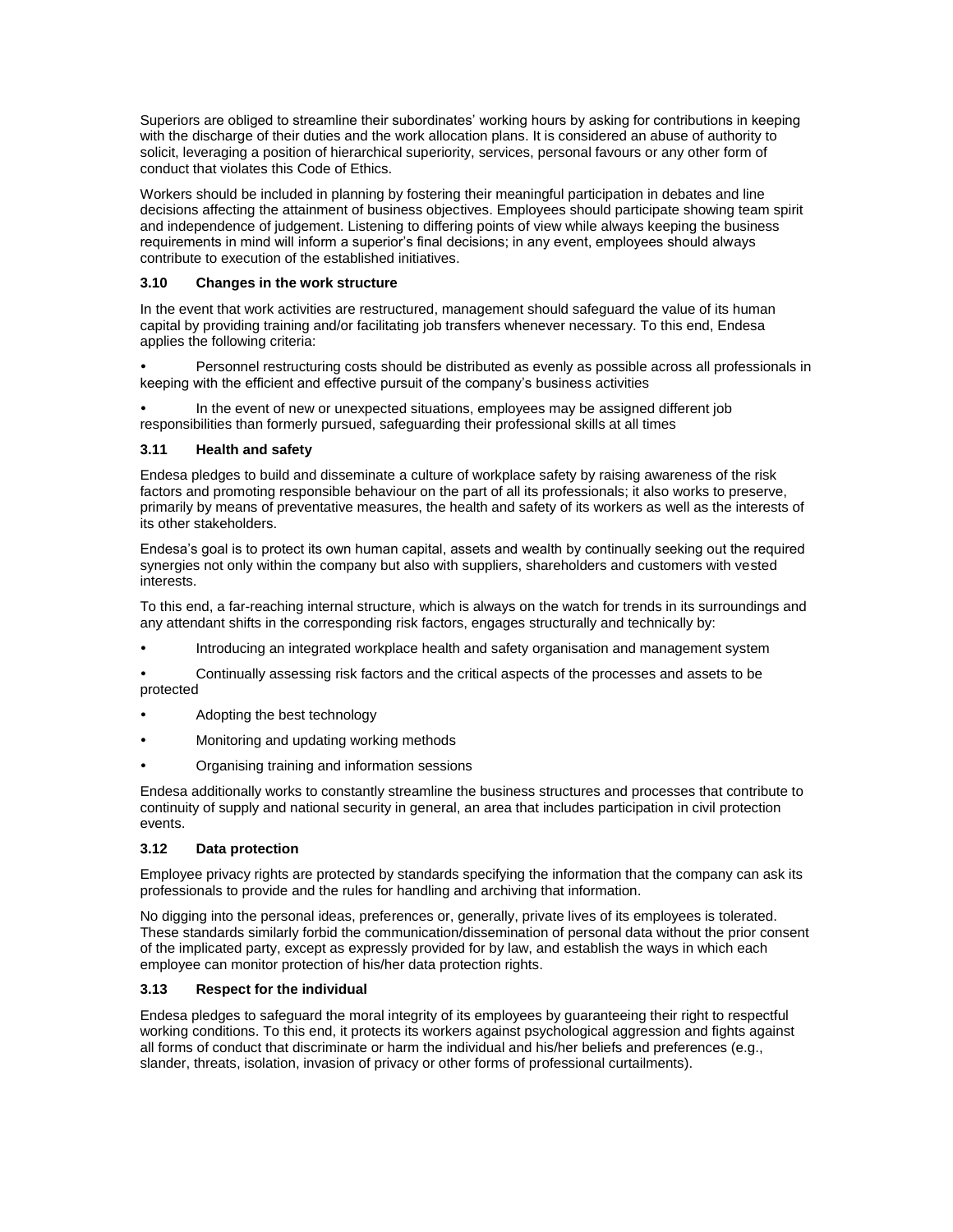Sexual harassment is not tolerated and behaviour or speech that could offend employees' sensibility must be avoided (e.g., showing images with sexual connotations, persistent and continual sexual references, etc.).

Any Endesa professional who believes they have been a victim of harassment of discrimination on account of their age, gender, sexual orientation, race, health conditions, nationality, political convictions or religious beliefs, etc., should inform the company so that it can assess whether the Code of Ethics has indeed been violated. Differences of opinion shall not be considered discrimination if they are justified or justifiable on the basis of objective criteria.

The head of HR is tasked with regular statistical analysis to determine the existence or otherwise of discrimination against specific collectives; this information is sent to the company's senior executives and the Audit Department.

# **3.14 Employee obligations**

Endesa's professionals are bound to act in good faith with a view to respecting the obligations assumed by virtue of their employment contracts and all the provisions of the Code of Ethics, guaranteeing the services required of them. Employees should use the pertinent channels to report any violation of the rules of conduct established in the company's in-house procedures.

Employees are obliged to be familiar with and apply in full the company's policies on information security in order to guarantee its integrity, confidentiality and availability. Staff should draft documents using clear, objective and exhaustive language, allowing their peers, superiors and authorised third parties to check them as warranted.

All Endesa professionals must avoid situations that could give rise to a conflict of interest and refrain from obtaining personal gain from business opportunities based on information secured in the course of their professional duties. By way of illustration, without intending to be exhaustive, the following situations could constitute a conflict of interests:

 Holding a senior position (general manager, director, department head) and having vested interests (personal or family-held) *vis-à-vis* suppliers, customers or competitors (through shareholdings, professional positions, etc.)

 Managing relationships with suppliers and pursuing professional activities, directly or through relatives, for the same suppliers

 Accepting money or favours from people or companies with or seeking business dealings with Endesa

Should a potential conflict of interest arise, or even only appear to arise, the conflicted professional must notify his/her superior who will inform the Audit Department of Endesa S.A. using the pertinent channels, which will evaluate each case individually. Professionals are similarly obliged to report to the company on their extra-professional business activities where they could appear to conflict with the interests of Endesa.

All Endesa's professionals are obliged to act diligently to safeguard the company's assets, acting responsibly and following the guidelines governing their use, which must be accurately documented. Specifically, each professional must:

Use the assets entrusted to him/her with care and due discretion

 Avoid improper use of corporate assets, meaning conduct that could damage or render them less useful or in any way violate the company's interests

Professionals are directly responsible for protecting the resources entrusted to them and are obliged to duly report possible threats to Endesa or other harmful developments to the pertinent business units.

Endesa reserves the right to prevent the illicit use of its assets and infrastructure by means of the use of accounting systems, financial control reports and risk prevention and analysis tools, all of which in keeping with prevailing law (such as laws governing privacy rights, workers' statutes, etc.).

With respect to computer software, each professional must:

 Comply scrupulously with corporate security policy and provisions so as not to jeopardise the IT system's operation or security

 Refrain from sending threatening or slanderous e-mails, using improper language or making inappropriate comments that could be construed as personally offensive and/or harmful to the company's image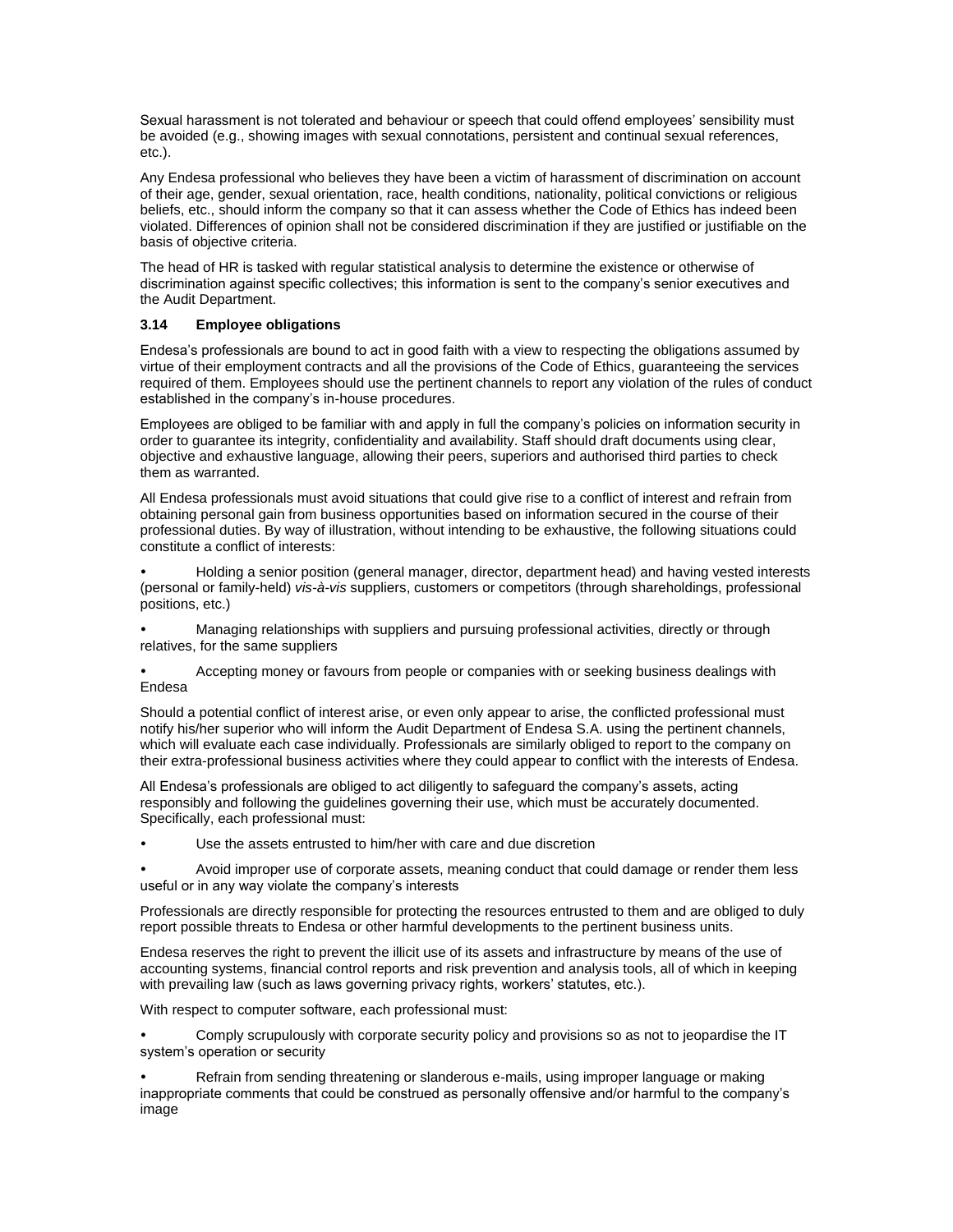Browse on websites containing unseemly or offensive content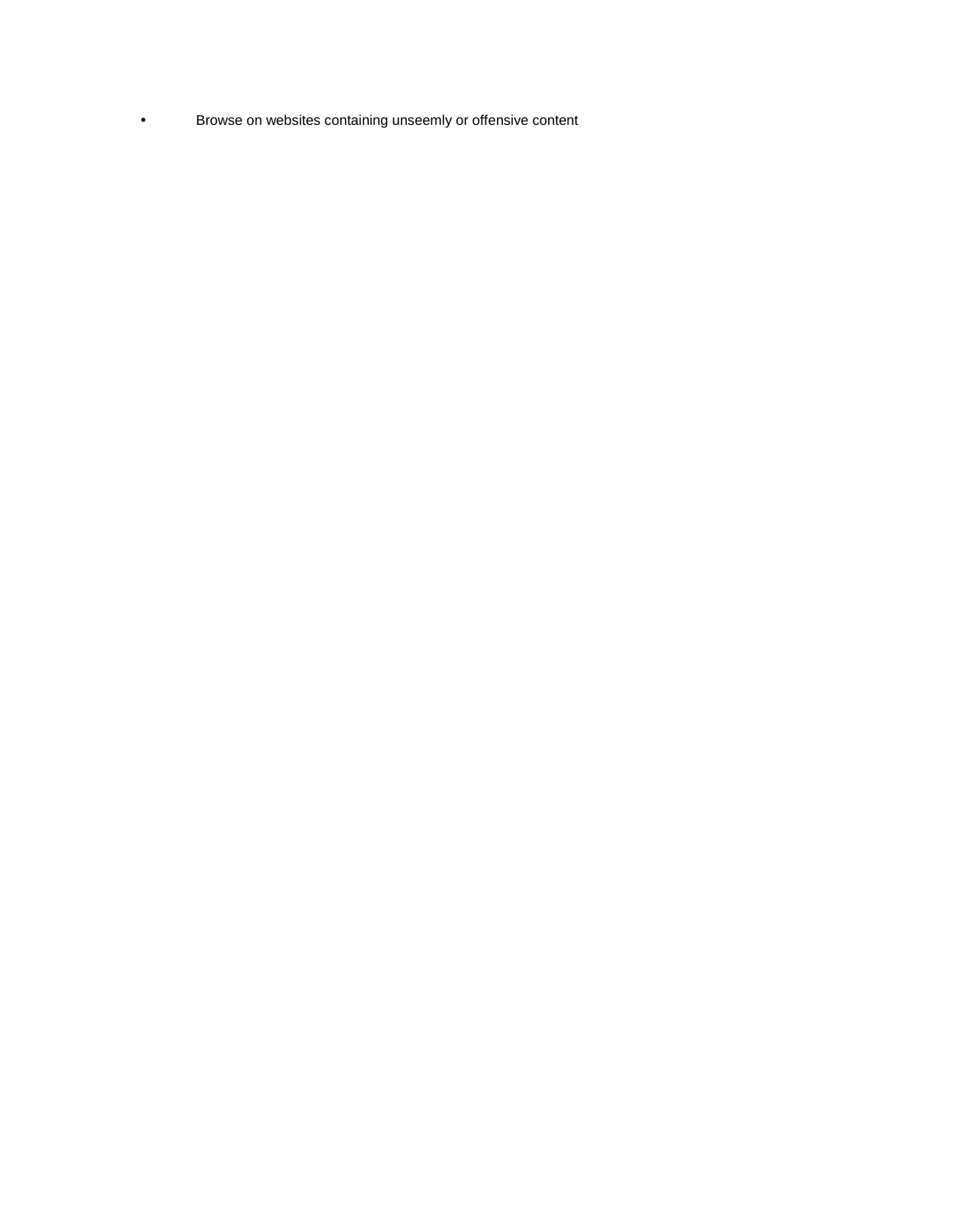# Chapter II. Business conduct guidelines for dealing with customers

# **3.15 Impartiality**

Endesa undertakes not to discriminate arbitrarily among its customers

#### **3.16 Customer contracts and communication**

Contracts entered into and communications sent to Endesa's customers (including advertising messages) must be:

 Clear and simple, using language that mirrors as closely as possible that used by the recipients (e.g., for general public customers avoiding clauses that can only be understood by experts, indicating prices inclusive of VAT and illustrating each cost component with clarity)

 Compliant with prevailing regulations, without using elusive wording or any form of impropriety (such as unfair procedures or contractual terms);

- Complete, such that they do not omit any item that is material to the customer's decision-making
- Available on the corporate web pages

The purpose and recipients of customer communications shall determine on a case-by-case basis the choice of the most suitable channel (bill, telephone, newspaper, e-mail, etc.) for transmitting the content, without exercising undue pressure or being excessively insistent; the company further undertakes to avoid the use of misleading or false advertising tools.

Lastly, Endesa undertakes to notify all information pertaining to the following on a timely basis:

- Possible contract amendments
- Possible changes in the financial terms or terms of supply of service and/or good
- The results of checks dictated by the regulatory authorities

#### **3.17 Professional conduct in relation to customers**

Endesa's approach when it comes to dealing with its customers is to be readily available, respectful and courteous in an attempt to build collaborative and markedly professional relationships. Endesa further promises to minimise the bureaucracy required of its customers and to introduce simple and secure payment procedures that are automated and free of charge to the extent possible.

#### **3.18 Quality control and customer satisfaction**

Endesa undertakes to guarantee adequate quality standards on the services/products it markets in keeping with predefined benchmarks and to regularly analyse the results of this effort in terms of perceived quality.

#### **3.19 Customer engagement**

Endesa promises to continually take on board the suggestions and complaints lodged by its customers and by consumer protection associations, making available suitable and opportune communication systems to this end (e.g., customer call centres and electronic mailboxes), paying particular attention to disabled customers' needs. Endesa must confirm receipt when it receives communications from its customers, letting them know how long it will take to answer them; response times must be kept to a minimum.

Within reason, Endesa pledges to consult with consumer protection associations concerning projects with a significant impact on the customer (layout of bills, information on pricing choices, etc.).

To guarantee that these standards of conduct are upheld, Endesa has established an integrated system governing dealings with customers and consumer associations to monitor conduct and related procedures.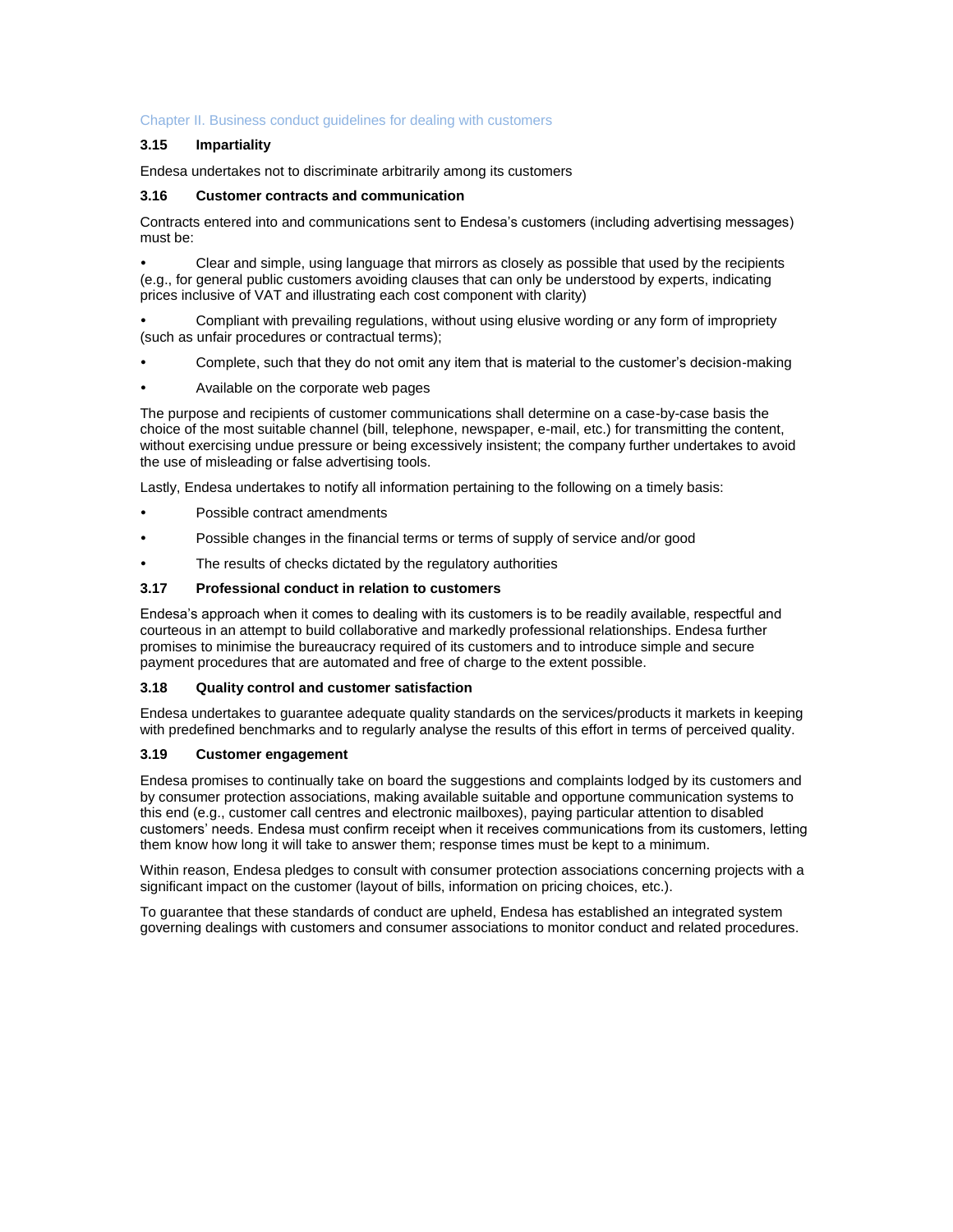#### Chapter III. Business conduct guidelines for dealing with suppliers

# **3.20 Supplier selection**

Procurement processes are intended to seek out the greatest competitive advantage for Endesa, while guaranteeing equal opportunities for all suppliers; supplier relations are based on pre-contractual conduct and contractual interactions designed to foster loyalty, transparency and mutual collaboration. Specifically, the Endesa professionals tasked with handling these processes must:

 Not deny any party fulfilling the required prerequisites the chance to participate in contract tenders, using objective and transparent criteria to choose among candidates

Guarantee sufficient competition in each tender by ensuring an adequate number of bidders

For certain product categories, Endesa has a supplier register whose rating criteria do not constitute an access barrier. The key supplier prerequisites demanded by Endesa are:

 The duly documented availability of sufficient means, including financial resources, organisational infrastructure, skills and project experience

 The existence and effective application, when so required by Endesa specifications, of proper corporate quality control systems (e.g., ISO 9000 certification) and respect for safety regulations

 In the event that the supplier is transferring third-party know-how or rights, the company should obtain a significant share of the value-added from the supplier

In any event, should the supplier, in the course of its work for Endesa, behave in a manner that violates the general principles enshrined in this Code of Ethics, Endesa reserves the legitimate right to take the opportune measures, which could include ruling out further collaboration with said supplier.

# **3.21 Integrity and independence in supplier relations**

Supplier relations at Endesa are regulated by common principles and are subject to ongoing oversight by Endesa S.A. These relations extend to financial and consultancy agreements.

The signature of a contract with a supplier must always be based on fully transparent relations, always steering clear, to the extent feasible, of forms of dependence. By way of illustration and without purporting to be exhaustive:

 It is not deemed appropriate to encourage a supplier to sign an unfavourable contract by insinuating a more advantageous contract down the line

 It is advisable to avoid fulfilling long-lasting binding projects with short-term contracts that require continual renewals with price reset clauses or consultancy agreements that do not provide for sufficient transfer of know-how, etc.

 Close attention must be paid to the arrangement and management of contracts whose estimated amount is particularly material with respect to the supplier's turnover

In order to guarantee the utmost transparency and efficiency in the procurement process, the professionals tasked with the procurement function are encouraged to rotate. The following measures are also taken:

 Separation of powers between the unit applying for the service or good to be supplied and the unit arranging the contract

Power to search and trace the various decisions

 Safe-keeping of the associated information, including the official tender and contract documents, for the periods set down in applicable law and referred to in the company's internal procurement procedures.

Lastly, to guarantee transparent relations, Endesa has a system for monitoring the financial situation of its suppliers.

# **3.22 Ethical conduct in order placement**

In order to ensure that its procurement activities comply with the ethics standards in place, Endesa pledges to insist on corporate responsibility measures (such as the existence of an environmental management system) and respect for health and safety rules on certain orders.

Violation of the general principles enshrined in the Code of Ethics triggers disciplinary action intended to prevent crimes that could imply liability on the part of Endesa. Each supplier contract accordingly contains the appropriate language to this effect.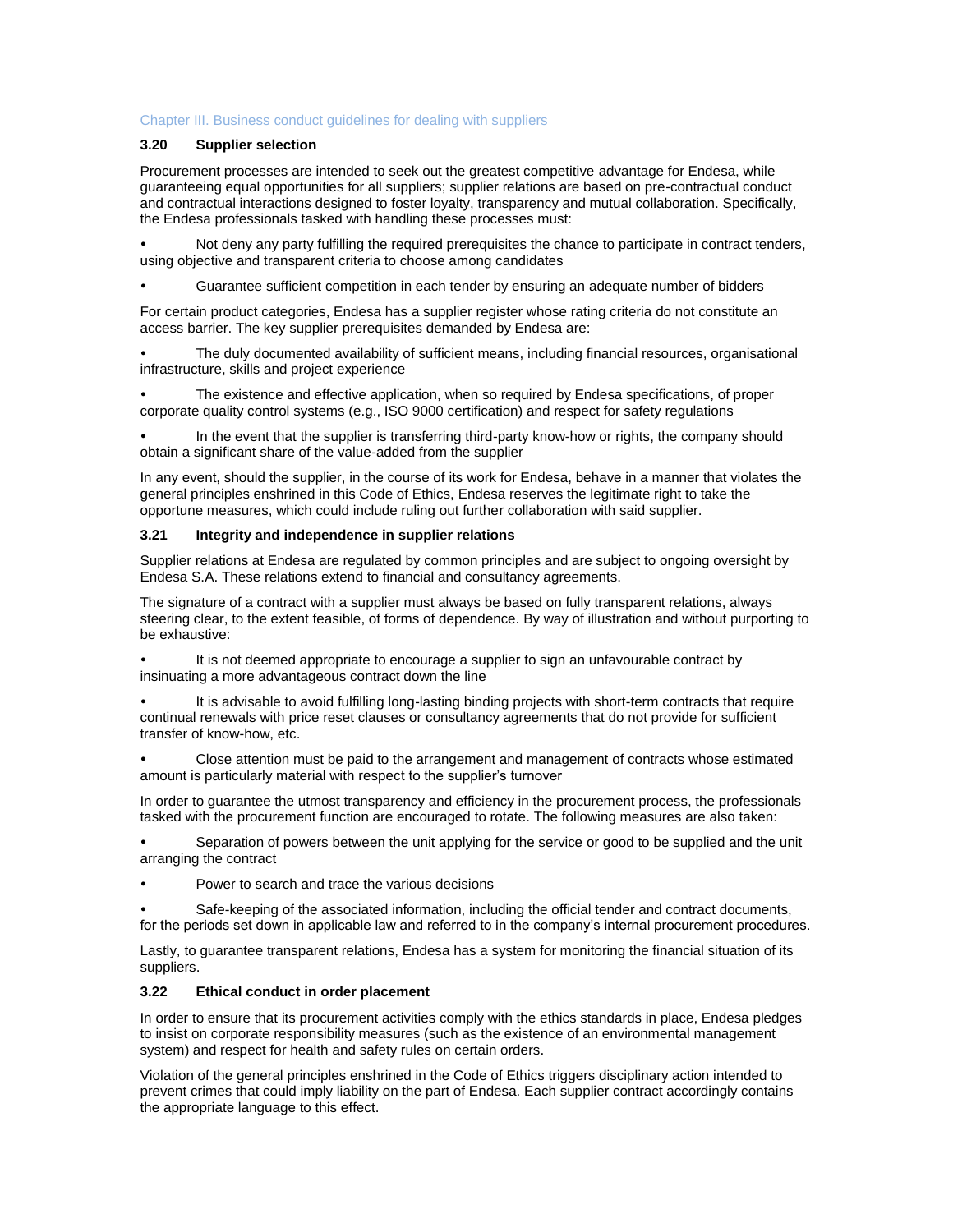Specifically, contracts with suppliers located in 'at-risk' countries, designated as such by international organisations, include clauses providing for:

 Acknowledgement by the supplier of specific social obligations (e.g., measures to guarantee respect for workers' fundamental rights, equal opportunities and non-discrimination, warranties with respect to avoidance of child labour)

 Permission to inspect suppliers' manufacturing bases and head offices in order to confirm compliance with said requirements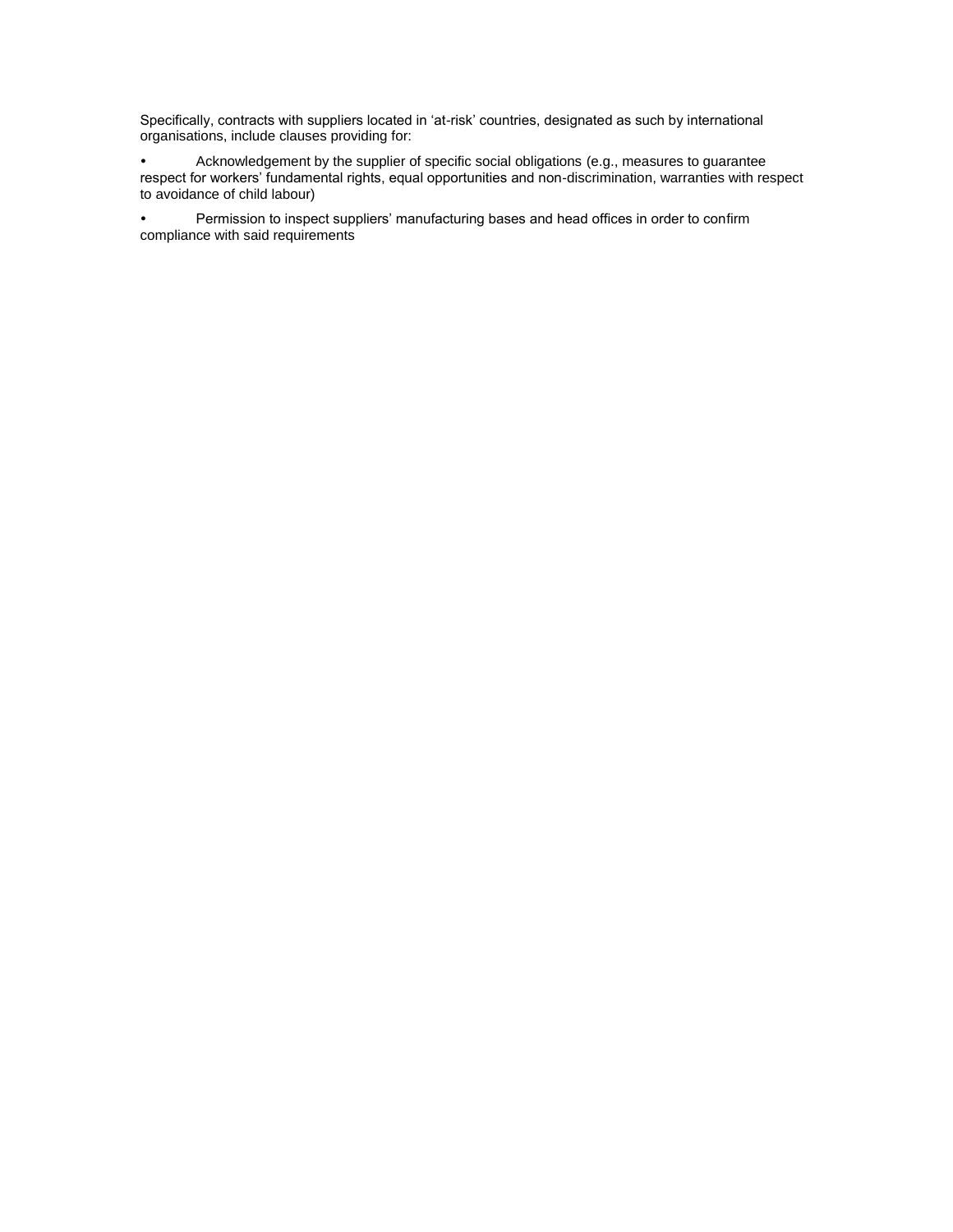# Chapter IV. Business conduct guidelines for dealing with society

# **3.23 Environmental policy**

Endesa S.A. ensures that its numerous subsidiaries pursue objectives that dovetail with the Group's environmental protection strategy.

To exploit all possible synergies, environmental policy definition and its application are managed centrally and consistently. This central management:

Defines environmental and sustainable development policies

 Elaborates the environmental policy guidelines against which the subsidiaries should benchmark their efforts

 Identifies performance indicators and guarantees that the environmental impact of the company's business operations are duly monitored and controlled

 Analyses trends in national and EU environmental policy, establishing the guidelines applicable at the subsidiary level

 Nurtures the company's relations with the environmental entities, institutes and agencies and promotes, applies and coordinates agreements and programmes with these bodies and other institutions

Each subsidiary designates and devotes professionals and/or organisational resources to these tasks and to handling specific environmental issues.

#### **3.24 Environmental policy strategy and tools**

Endesa's environmental policy is also underpinned by the strategy of raising awareness of the fact that the environment may constitute a competitive advantage in a market that is increasingly all-encompassing and demanding in terms of quality and behavioural standards.

Endesa's strategy is notable for its focus on investments and activities that uphold the principles of sustainable development, specifically:

 Earmarking a significant share of investing activity to the production of energy from renewable sources

 Sponsoring initiatives and conduct that consider the environment to be a strategic factor, under the aegis of national and international bodies and programmes

Endesa promotes the following environmental policy tools:

Voluntary agreements with ecological and professional institutions and associations

 Environmental management systems certified under the international ISO 14001 standard and Europe's Eco-Management and Audit Scheme (EMAS) and designed to deliver continual improvements in environmental performance and structures

 Regular compilation of environmental data to guarantee control over the performance of the various industrial activities

 Environmental awareness and training sessions for employees designed to showcase in-house the initiatives underway and raise employees' skills and professionalism

Programmes designed to foster rational energy usage on the part of Endesa's customers

 Maintenance of portals devoted to spreading an environmentally-friendly culture and promoting the initiatives pursued by Endesa in this area $2$ 

#### **3.25 Environmental reporting and accountability**

Each year, Endesa gives an account of implementation of its environmental policy and the degree to which its results match the targets set by publishing an environmental report which is an integral part of Endesa's sustainability report. This report illustrates:

 The most significant environmental events (e.g., EMS certifications, facility environmental upgrades, voluntary agreements and initiatives of various kinds for protecting the environment and landscape)

 $\overline{a}$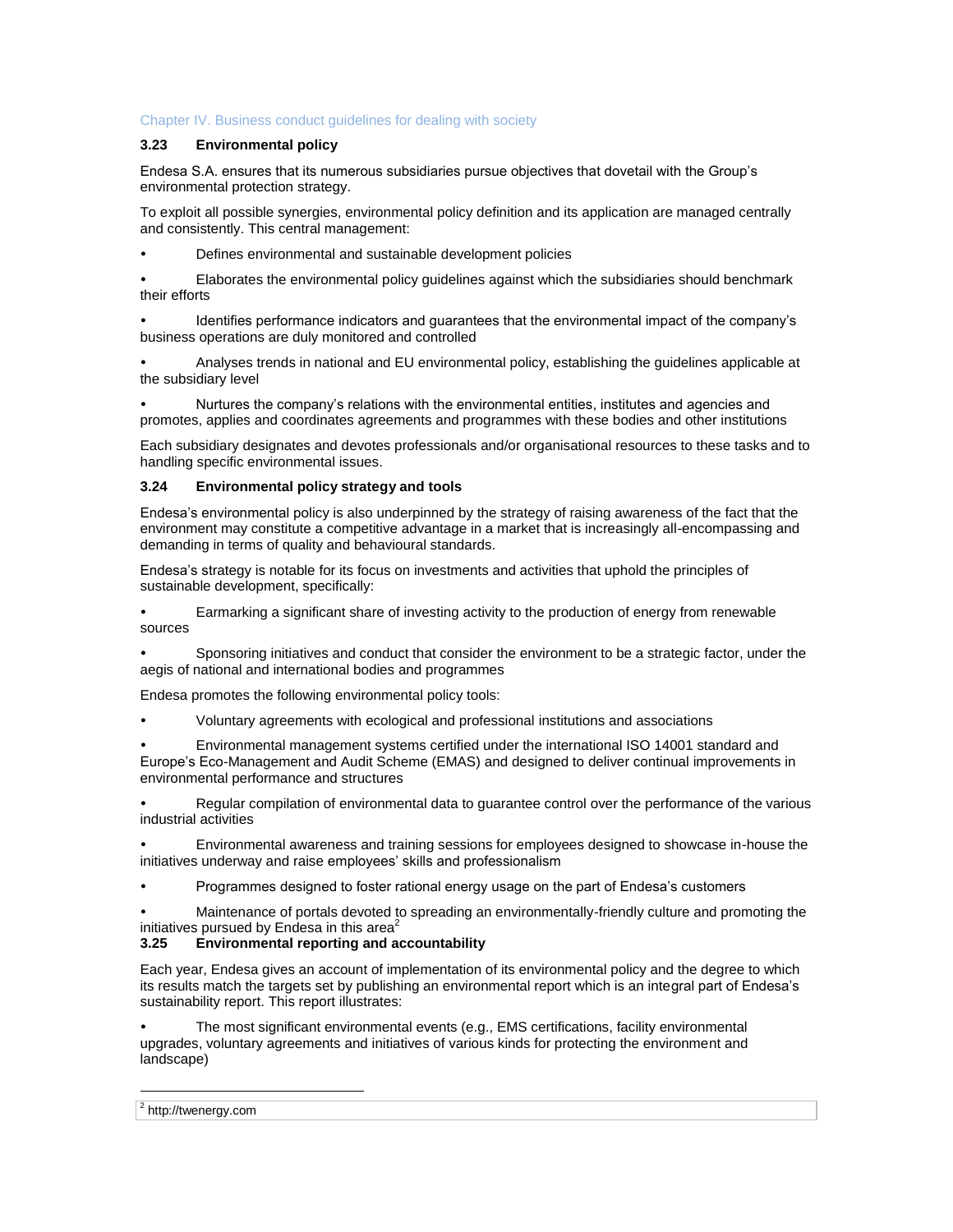The key environmental management results (energy efficiency, development of renewable energy sources, use of water, emission-cutting performance, waste management, etc.)

 The company's environmental footprint (systematic gathering of resource consumption and emission data for the preceding five-year period, etc.) and key performance indicators (e.g., analysis of its environmental performance over time)

 Case studies showcasing Endesa S.A. subsidiaries that stand out for their efforts on various fronts or for taking their environmental management to the next level

Endesa pledges to provide access to its environmental performance records, while protecting its trade secrets as warranted.

#### **3.26 Economic dealings with political parties, trade unions and other associations**

Endesa does not fund political parties or their representatives or candidates in Spain or abroad; nor does it sponsor meetings or rallies whose sole purpose is political propaganda. Endesa refrains from lobbying politicians directly or indirectly (e.g., by lobbying for the award of public concessions, accepting tendering suggestions, via consultancy contracts, etc.).

Endesa does not extend aid to organisations with which it may be conflicted (e.g., unions, environmental associations or consumer protection associations); however, it may cooperate with these organisations, even providing financial aid, on specific projects on the basis of the following criteria:

- The cause is linked to Endesa's mission
- The use of the proceeds is well-defined and documented

 Express authorisation is given by the departments within Endesa S.A. tasked with managing such relations

Potential situations warranting critical observation of the above criteria must, subject to complying with prevailing law, be first approved by the Audit Committee of Endesa, S.A.

#### **3.27 Institutional relations**

Relations with the institutions representing Spain and foreign states are based exclusively on communication channels intended to evaluate the implications of legislative and regulatory initiatives for Endesa, respond to extra-official demands and inspections by the authorities (enquiries, questions, etc.) or understand these nations' stances by any means on issues of relevance to Endesa. To this end, Endesa undertakes to:

 Establish, in a non-discriminatory fashion, communication channels with all institutional counterparties at the international, European and regional levels

 Represent the interests and positions of Endesa's subsidiaries in a transparent, rigorous and consistent manner, steering clear of any form of collusive behaviour

With a view to ensuring the utmost transparency in these relations, contacts with institutional representatives must be channelled exclusively through the representatives explicitly designated to this end by the senior officers of Endesa S.A.

Endesa has specific organisational structures in place to prevent criminal activity *vis-à-vis* government.

#### **3.28 Stakeholder relations**

Endesa believes that open dialogue with associations representing its stakeholders' interests are of strategic importance to duly delivering its business targets, to which end it has established a stable communication channel for interacting with these associations. The aim is to cooperate with these associations, respect mutual interests, present Endesa's positions and prevent potential conflicts. To this end, Endesa:

Promises to respond to any and all observations made by these associations

 Attempts to inform and engage, to the extent feasible, the most qualified or representative stakeholder associations on issues of interest to specific groups falling under the scope of its business activities

#### **3.29 Charity and sponsorship**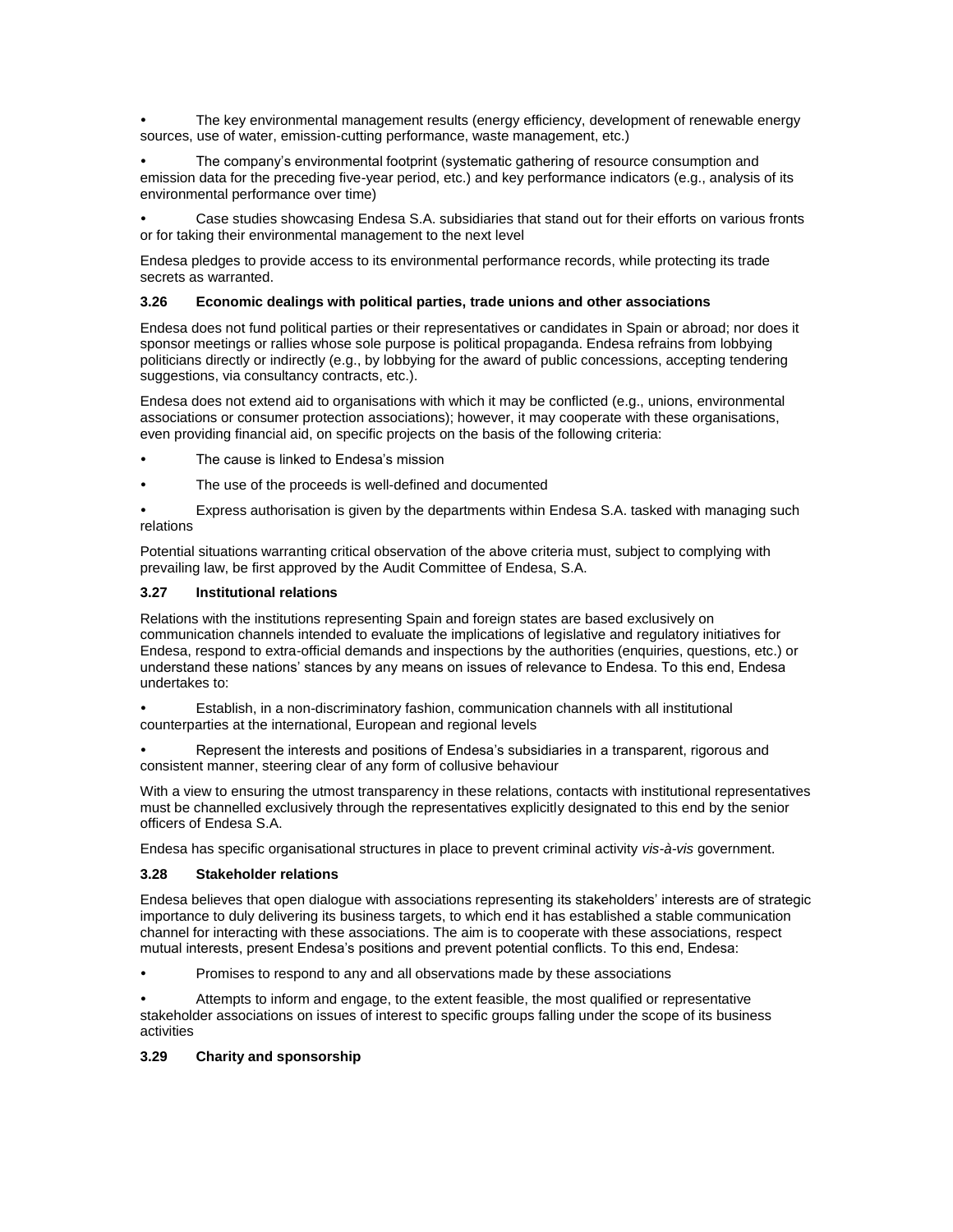Endesa S.A., along with other Group companies, has set up the Endesa Foundation to intervene in certain non-profit fields with the goal of thereby guaranteeing mutual benefits for the implicated parties, respecting the role and ethics of all sides.

As a result, the Endesa Group does not entertain other requests for aid in this area other than in the exceptional cases provided for in the prevailing, applicable business rules.

By means of sponsorships and specific agreements, Endesa supports initiatives encompassing qualityassured and guaranteed original and effective social, environmental, sporting, stage, arts, scientific and technology learning events of national interest or that meet specific territorial needs (where Endesa plans to undertake initiatives in regions of industrial interest) that engage the citizens, institutions and associations with which Endesa collaborates.

When it comes to selecting which projects to support, Endesa pays close attention to possible conflicts of interest of a personal or corporate nature (e.g., blood ties with interested parties or ties to entities that could, on account of their activities, favour Endesa's business in any way). Financial support and sponsorships of this calibre are regulated by a specific protocol to ensure consistency.

#### **3.30 Anti-trust and regulatory bodies**

Endesa complies scrupulously with anti-trust regulations and with the rules imposed by the market regulators.

Endesa S.A. provides the master guidelines with respect to anti-trust policy to all its companies and provides the support needed to implement it. Endesa does not refuse, withhold, manipulate or delay the delivery of any piece of information required by the anti-trust or regulatory authorities when they are carrying out inspections and collaborates actively throughout their reviews.

In order to guarantee the utmost transparency, Endesa pledges not to allow conflicts of interest to arise involving employees of the authorities or their relatives.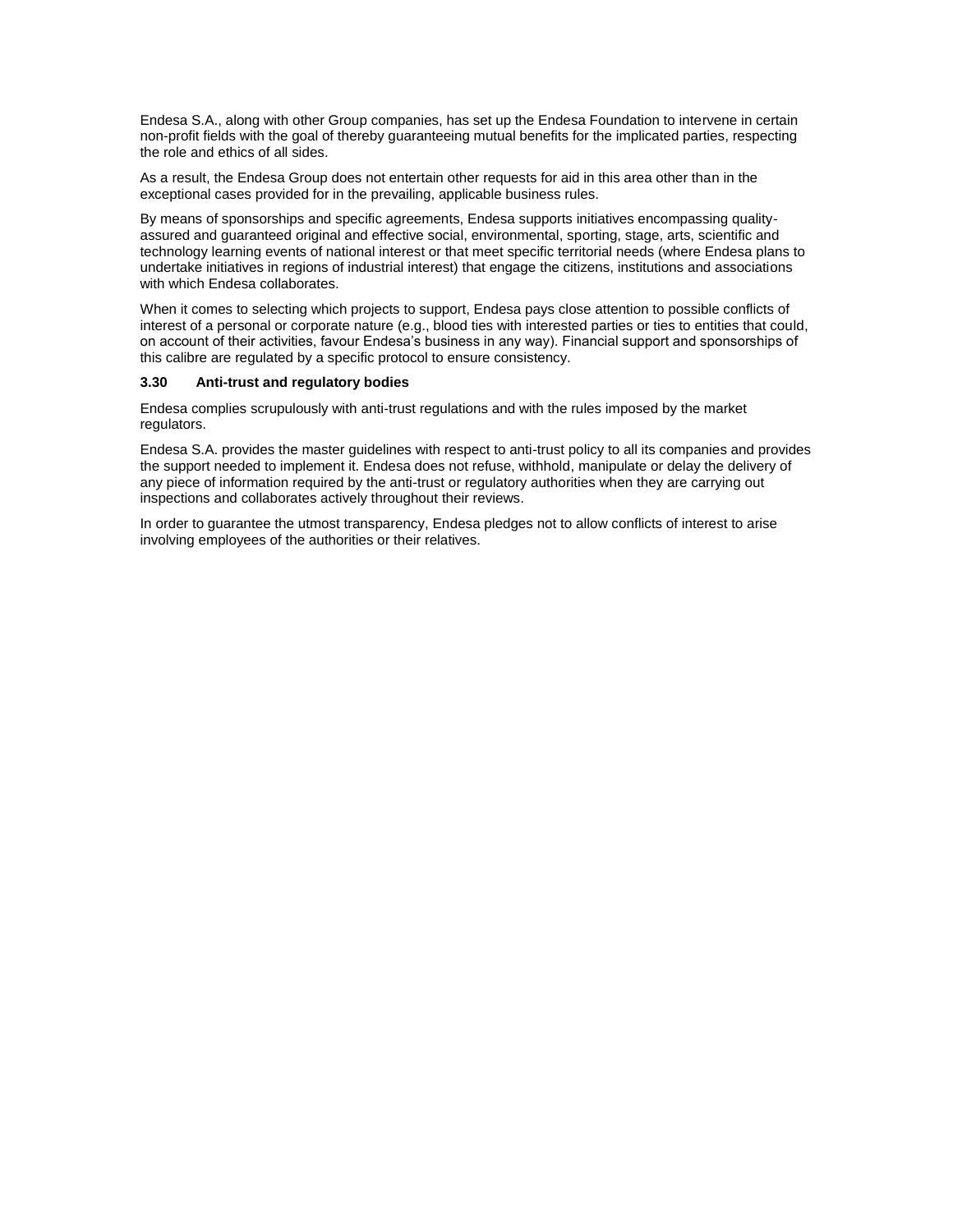# **4. Implementation and enforcement**

Audit and Compliance Committee duties with respect to implementing and overseeing the Code of Ethics

# **4.1 Audit and Compliance Committee duties with respect to implementing and overseeing the Code of Ethics**

The following duties are reserved to the Audit and Compliance Committee with respect to the Code of Ethics:

 Taking decisions on significant violations of the Code of Ethics referred to it by the head of Endesa S.A.'s Audit Department

 Issuing binding opinions on changes to the most important policies and protocols in order to ensure consistency with respect to the Code of Ethics

Spearheading a regular review of the Code of Ethics

To this end, the Committee evaluates:

- Communications plans and ethical training initiatives
- The sustainability report
- The work plan prepared by the head of Endesa S.A.'s Audit Department and its periodic reports

#### **4.2 Tasks of the Audit Department of Endesa S.A.**

The head of the Audit Department of Endesa S.A. is tasked with the following duties:

 Monitoring application of and compliance with the Code of Ethics by means of initiatives specifically intended to monitor and promote ongoing improvement in Endesa's business ethics via analysis and assessment of the ethical risk control processes

 Reviewing the initiatives set in motion to foster familiarity with and understanding of the Code of Ethics, specifically: guaranteeing the execution of ethical learning and training activities, analysing proposals to modify policies and business procedures with a significant impact on Endesa's business ethics and drafting potential solutions for referral to the Audit and Compliance Committee for assessment

- Receiving and analysing reports of violation of the Code of Ethics
- Verifying the integrity and reliability of the sustainability record presented

 Proposing amendments and additions to the Code of Ethics to the Audit and Compliance **Committee** 

These activities are undertaken with the assistance of the audit departments of the various subsidiaries, the implicated business units and availing freely of any documentation deemed useful.

#### **4.3 Communication and training**

The Code of Ethics is distributed to all internal and external parties by means of specific communication initiatives (e.g., delivery to all Endesa professionals of a copy of the Code, dedicated tabs on the corporate website, addition of disclosure regarding application of the Code in all contracts, etc.).

To ensure that all Endesa professionals adequately understand the Code of Ethics, at the behest of the Audit Department of Endesa S.A., the HR Department prepares and executes an annual training plan designed to boost familiarity with the standards and principles of business conduct and ethics.

These training initiatives vary as a function of the role and responsibilities of the employees to which they are targeted. New hires will be targeted with a specific and mandatory training programme outlining the contents of the Code.

#### **4.4 Stakeholder feedback**

Endesa takes care to establish dedicated communication channels for each stakeholder group through which the latter can send their suggestions (e.g., units responsible for relations with consumer, environmental, supplier and employee associations, the customer call centre, etc.).

Alternatively, any stakeholder can report any perceived or suspected violation of Endesa's Code of Ethics<sup>3</sup> to the Audit Department of Endesa S.A., which will in turn arrange a review of the report, interviewing the informer and the alleged culprit as warranted.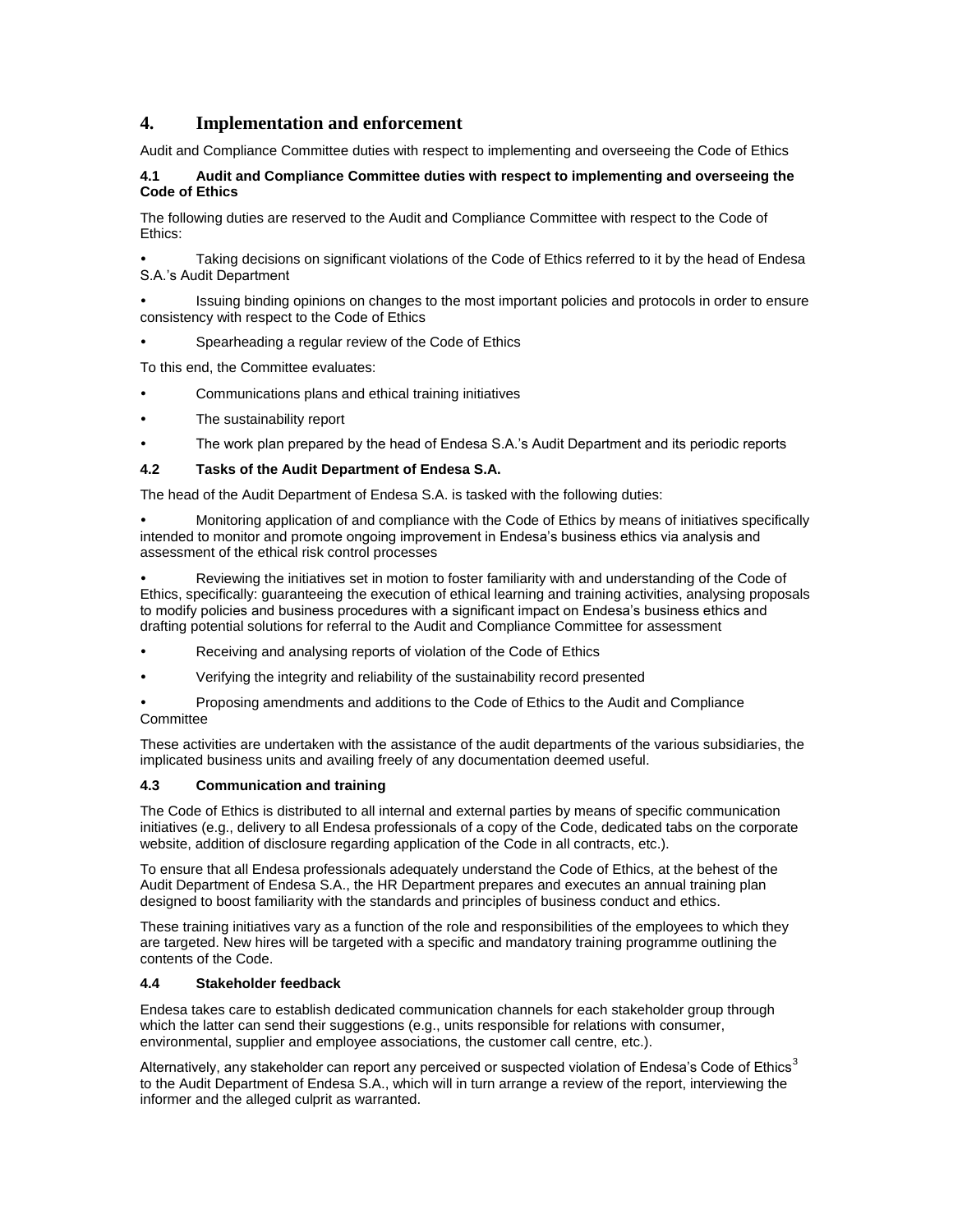The Audit Department of Endesa S.A. takes action to protect the informer from any form of reprisal, understood as any act that could imply or simply appear to constitute any form of discrimination or punishment (e.g., suspension of trade relations in the case of suppliers or withholding a promotion in the case of employees, etc.). In addition, the Department guarantees protection of the informer's identity, except as required by law.

 $3$  Instances of violation can be notified to Endesa's dedicated ethics mailbox [\(http://codigoconducta.endesa.es/\)](http://codigoconducta.endesa.es/) or by letter addressed to: Endesa, S.A. Corporate Audit Department, Ribera del Loira 60, 28042-Madrid